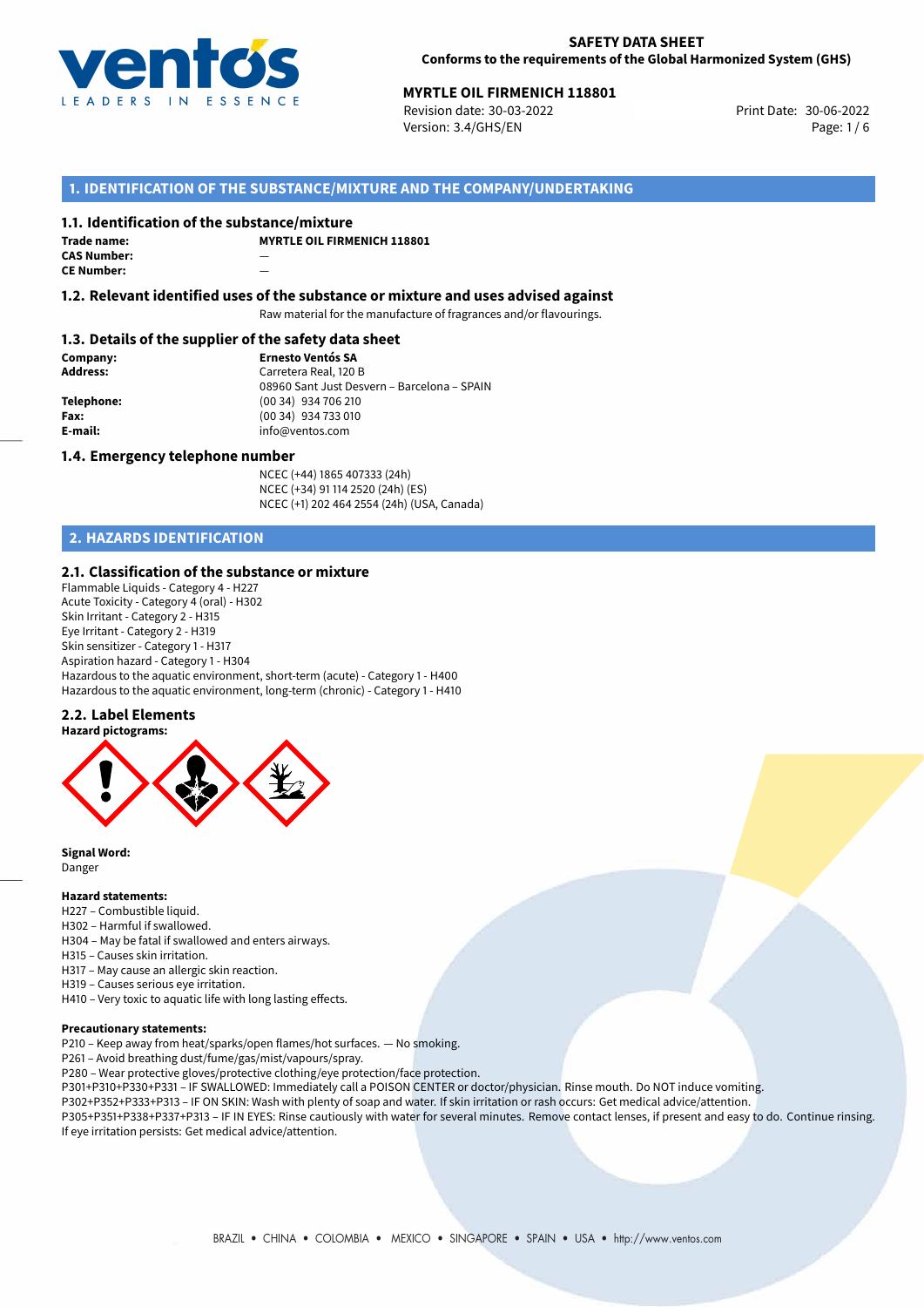

# **MYRTLE OIL FIRMENICH 118801**<br>Revision date: 30-03-2022 **Marsh 2008** Print Date: 30-06-2022

Revision date: 30-03-2022 Version: 3.4/GHS/EN Page: 2 / 6

#### **Substances responsible for the health hazards:**

TRIMETHYLHEXANOL ALPHA-PINENE BETA-PINENE LIMONENE ESTRAGOLE EUCALYPTOL **GERANIOL** GERANYL ACETATE LINALOOL PARA-CYMENE TERPINEOL

# **2.3. Other hazards**

No Information available

# **3. COMPOSITION/INFORMATION ON INGREDIENTS**

### **3.1. Substances**

Not applicable

### **3.2. Mixtures**

MIXTURE OF AROMATIC SUBSTANCES

Hazardous constituents:

| >50            | $80 - 56 - 8$<br>201-291-9 | Flammable Liquids - Category 3 - H226<br>Acute Toxicity - Category 4 (oral) - H302<br>Skin Irritant - Category 2 - H315<br>Skin sensitizer - Category 1B - H317<br>Aspiration hazard - Category 1 - H304<br>Hazardous to the aquatic environment, short-term (acute) - Category 1 - H400<br>Hazardous to the aquatic environment, long-term (chronic) - Category 1 - H410 |
|----------------|----------------------------|---------------------------------------------------------------------------------------------------------------------------------------------------------------------------------------------------------------------------------------------------------------------------------------------------------------------------------------------------------------------------|
| $>25$ ; $<$ 50 | 470-82-6<br>207-431-5      | Flammable Liquids - Category 3 - H226<br>Acute Toxicity - Category 5 (oral) - H303<br>Eye Irritant - Category 2B - H320<br>Skin sensitizer - Category 1B - H317<br>Hazardous to the aquatic environment, short-term (acute) - Category 3 - H402                                                                                                                           |
| $>10$ ; $<$ 25 | 138-86-3<br>205-341-0      | Flammable Liquids - Category 3 - H226<br>Skin Irritant - Category 2 - H315<br>Skin sensitizer - Category 1B - H317<br>Aspiration hazard - Category 1 - H304<br>Hazardous to the aquatic environment, short-term (acute) - Category 1 - H400<br>Hazardous to the aquatic environment, long-term (chronic) - Category 3 - H412                                              |
| $>1$ ; <10     | 3452-97-9<br>222-376-7     | Flammable Liquids - Category 4 - H227<br>Acute Toxicity - Category 5 (oral) - H303<br>Acute Toxicity - Category 5 (dermal) - H313<br>Skin Irritant - Category 2 - H315<br>Specific target organ toxicity following repeated exposure - Category 2 - H373<br>Hazardous to the aquatic environment, short-term (acute) - Category 2 - H401                                  |
| $>1$ ; <10     | 105-87-3<br>203-341-5      | Skin Irritant - Category 2 - H315<br>Skin sensitizer - Category 1B - H317<br>Hazardous to the aquatic environment, short-term (acute) - Category 2 - H401<br>Hazardous to the aquatic environment, long-term (chronic) - Category 3 - H412                                                                                                                                |
| $\geq$ 1; <10  | 78-70-6<br>201-134-4       | Flammable Liquids - Category 4 - H227<br>Acute Toxicity - Category 5 (oral) - H303<br>Skin Irritant - Category 2 - H315<br>Eye Irritant - Category 2A - H319<br>Skin sensitizer - Category 1B - H317<br>Hazardous to the aquatic environment, short-term (acute) - Category 3 - H402                                                                                      |
| $>1$ ; $<$ 10  | 8000-41-7<br>232-268-1     | Flammable Liquids - Category 4 - H227<br>Acute Toxicity - Category 5 (oral) - H303<br>Skin Irritant - Category 2 - H315<br>Eye Irritant - Category 2A - H319<br>Hazardous to the aquatic environment, short-term (acute) - Category 3 - H402<br>                                                                                                                          |
|                | $\cdots$                   | $\ldots$                                                                                                                                                                                                                                                                                                                                                                  |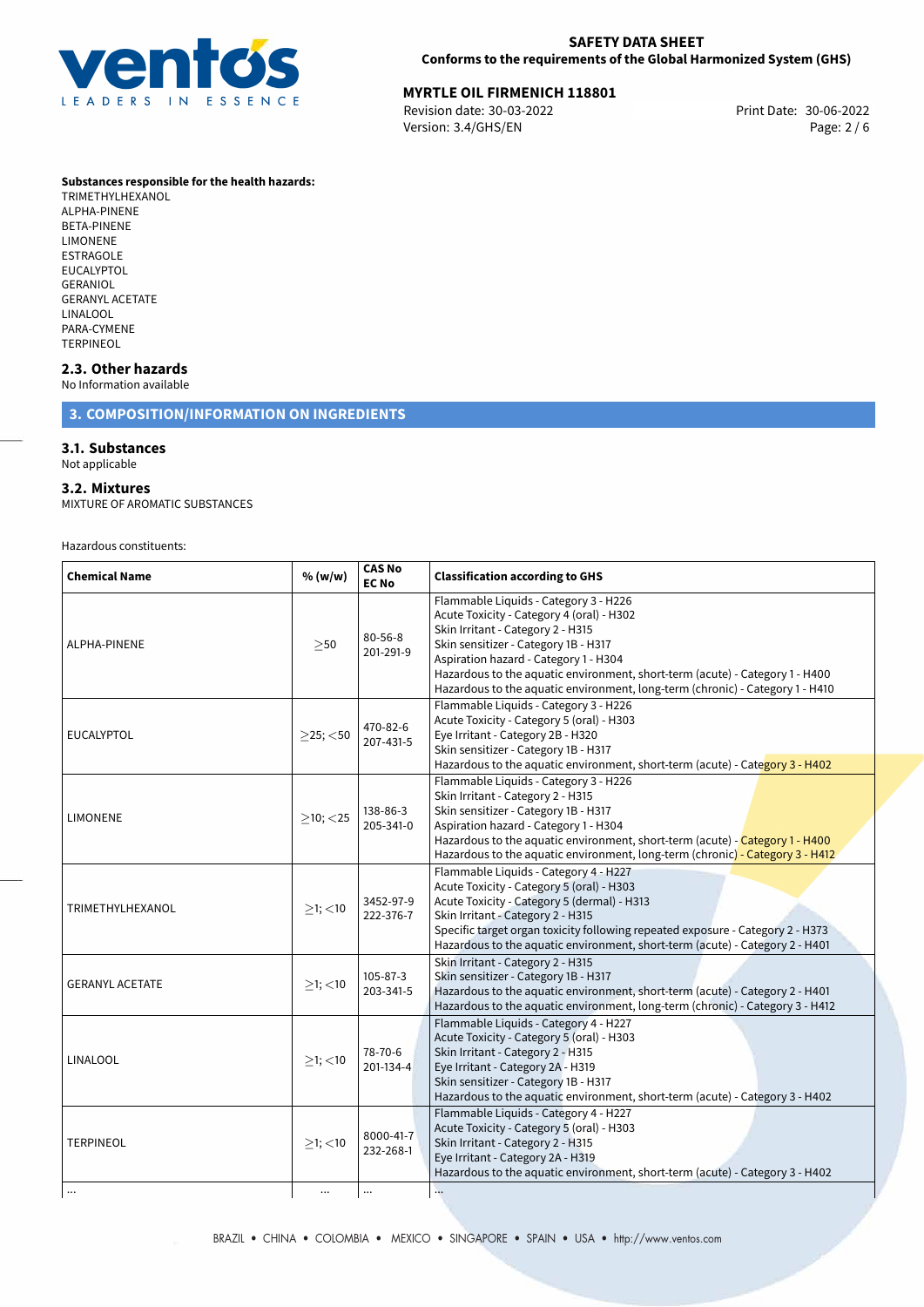

# **MYRTLE OIL FIRMENICH 118801**<br>
Revision date: 30-03-2022<br>
Print Date: 30-06-2022

Revision date: 30-03-2022 Version: 3.4/GHS/EN Page: 3 / 6

| $\cdots$           |                |                             | $\cdots$                                                                                                                                                                                                                                                                                                                                                                                                              |
|--------------------|----------------|-----------------------------|-----------------------------------------------------------------------------------------------------------------------------------------------------------------------------------------------------------------------------------------------------------------------------------------------------------------------------------------------------------------------------------------------------------------------|
| PARA-CYMENE        | $>1$ ; $<$ 10  | $99 - 87 - 6$<br>202-796-7  | Flammable Liquids - Category 3 - H226<br>Acute Toxicity - Category 3 (inhalation) - H331<br>Acute Toxicity - Category 5 (oral) - H303<br>Toxic to reproduction - Category 2 - H361<br>Aspiration hazard - Category 1 - H304<br>Hazardous to the aquatic environment, short-term (acute) - Category 2 - H401<br>Hazardous to the aquatic environment, long-term (chronic) - Category 2 - H411                          |
| <b>BETA-PINENE</b> | $>0.1$ ; $<$ 1 | 127-91-3<br>204-872-5       | Flammable Liquids - Category 3 - H226<br>Skin Irritant - Category 2 - H315<br>Skin sensitizer - Category 1B - H317<br>Aspiration hazard - Category 1 - H304<br>Hazardous to the aquatic environment, short-term (acute) - Category 1 - H400<br>Hazardous to the aquatic environment, long-term (chronic) - Category 1 - H410                                                                                          |
| <b>GERANIOL</b>    | $>0.1$ ; <1    | $106 - 24 - 1$<br>203-377-1 | Acute Toxicity - Category 5 (oral) - H303<br>Skin Irritant - Category 2 - H315<br>Serious eye damage - Category 1 - H318<br>Skin sensitizer - Category 1 - H317<br>Hazardous to the aquatic environment, short-term (acute) - Category 3 - H402                                                                                                                                                                       |
| <b>ESTRAGOLE</b>   | $\geq$ 0.1; <1 | 140-67-0<br>205-427-8       | Flammable Liquids - Category 4 - H227<br>Acute Toxicity - Category 4 (oral) - H302<br>Skin Irritant - Category 2 - H315<br>Skin sensitizer - Category 1B - H317<br>Germ cell mutagenicity - Category 2 - H341<br>Carcinogenicity - Category 2 - H351<br>Hazardous to the aquatic environment, short-term (acute) - Category 2 - H401<br>Hazardous to the aquatic environment, long-term (chronic) - Category 3 - H412 |

[See the full text of the hazard statements in section 16.](#page-5-0)

# **4. FIRST-AID MEASURES**

# **4.1. Description of necessary first aid measures**

| Ingestion:    | Rinse mouth with water.                                                                                               |  |  |
|---------------|-----------------------------------------------------------------------------------------------------------------------|--|--|
|               | Obtain medical advice.                                                                                                |  |  |
|               | Keep at rest. Do not induce vomiting.                                                                                 |  |  |
| Eye contact:  | In case of contact with eyes, rinse immediately with plenty of water for at least 15 minutes and seek medical advice. |  |  |
| Inhalation:   | Remove person to fresh air and keep at rest.                                                                          |  |  |
|               | Seek immediate medical advice.                                                                                        |  |  |
| Skin contact: | Take off immediately all contaminated clothing.                                                                       |  |  |
|               | Thoroughly wash affected skin with soap and water.                                                                    |  |  |
|               | Seek medical attention if symptoms persist.                                                                           |  |  |

# **4.2. Most important symptoms and effects, both acute and delayed**

No information available.

# **4.3. Indication of any immediate medical attention and special treatment needed**

No information available.

# **5. FIRE-FIGHTING MEASURES**

## **5.1. Extinguishing Media**

Water spray, carbon dioxide, dry chemical powder or appropriate foam. For safety reasons do not use full water jet.

## **5.2. Special hazards arising from the substance or mixture**

Known or Anticipated Hazardous Products of Combustion: Emits toxic fumes under fire conditions.

# **5.3. Advice for firefighters**

High temperatures can lead to high pressures inside closed containers. Avoid inhalation of vapors that are created. Use appropriate respiratory protection. Do not allow spillage of fire to be poured into drains or watercourses. Wear self-contained breathing apparatus and protective clothing.

# **6. ACCIDENTAL RELEASE MEASURES**

# **6.1. Personal precautions, protective equipment and emergency procedures**

Evacuate surronding areas. Ensure adequate ventilation. Keep unnecessary and unprotected personnel from entering. Do not breathe vapor/spray. Avoid contact with skin and eyes. Information regarding personal protective measures: see section 8.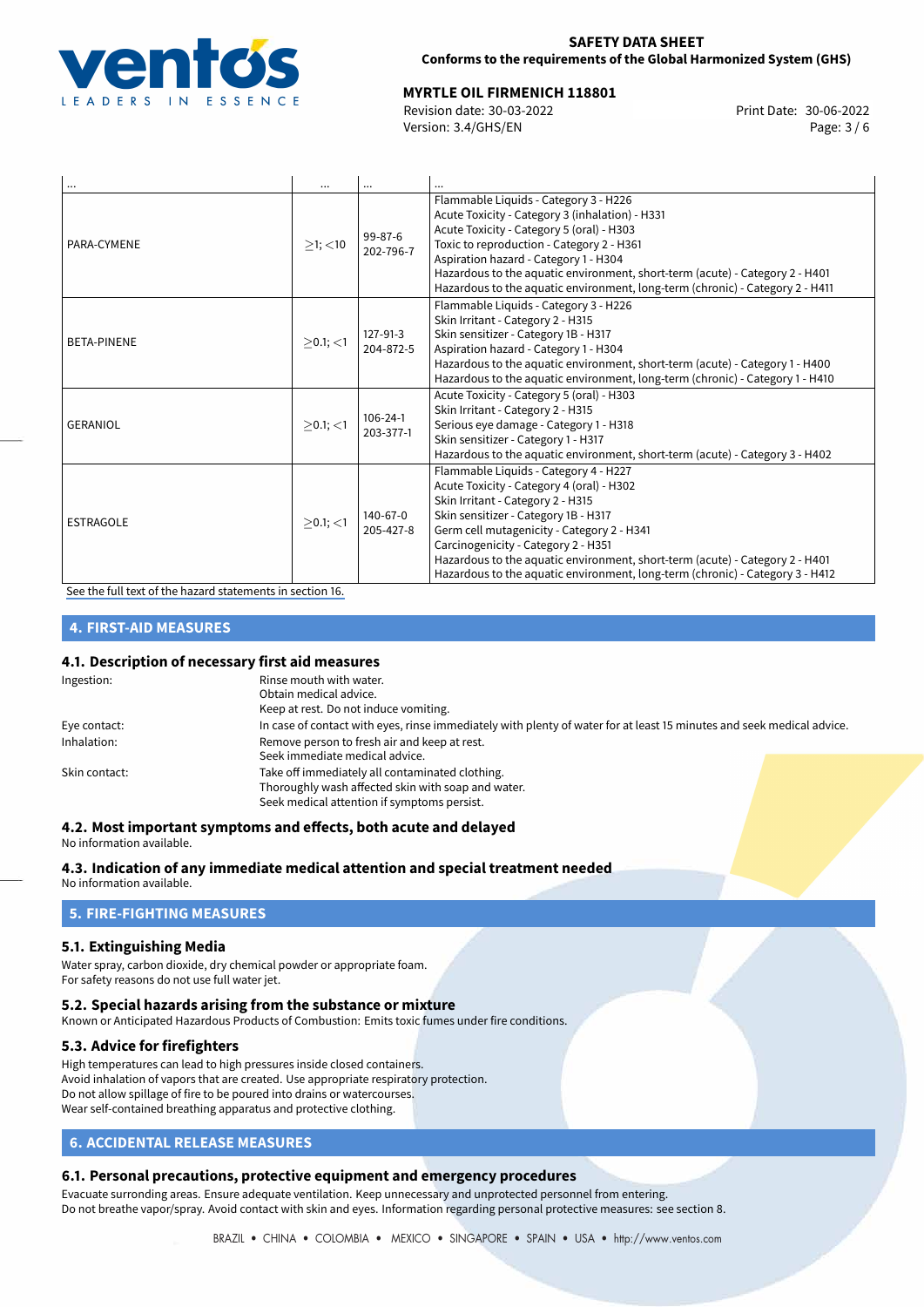

# **MYRTLE OIL FIRMENICH 118801**<br> **30-06-2022 Print Date: 30-06-2022 Print Date: 30-06-2022**

Revision date: 30-03-2022 Version: 3.4/GHS/EN Page: 4 / 6

## **6.2. Environmental precautions**

To avoid possible contamination of the environment, do not discharge into any drains, surface waters or groundwaters.

### **6.3. Methods and materials for containment and cleaning up**

Cover with an inert, inorganic, non-combustible absorbent material (e.g. dry-lime, sand, soda ash). Place in covered containers using non-sparking tools and transport outdoors. Avoid open flames or sources of ignition (e.g. pilot lights on gas hot water heater). Ventilate area and wash spill site after material pickup is complete.

#### **6.4. Reference to other sections**

Information regarding exposure controls, personal protection and disposal considerations can be found in sections 8 and 13.

## **7. HANDLING AND STORAGE**

### **7.1. Precautions for safe handling**

Do not store or handle this material near food or drinking water. Do not smoke. Avoid contact with the eyes, skin and clothing. Wear protective clothing and use glasses. Observe the rules of safety and hygiene at work. Keep in the original container or an alternative made from a compatible material.

#### **7.2. Conditions for safe storage, including any incompatibilities**

Store in tightly closed and preferably full containers in a cool, dry and ventilated area, protected from light. Keep away from sources of ignition (e.g. hot surfaces, sparks, flame and static discharges). Keep away from incompatible materials (see section 10).

# **7.3. Specific end use(s)**

No information available.

# **8. EXPOSURE CONTROLS AND PERSONAL PROTECTION**

# **8.1. Control parameters**

Components with occupational exposure limits:

| <b>Chemical Name</b> | <b>CAS No</b><br>Norm. |             | 8 hr.  |     |                   | 15 min.       |     |                   |
|----------------------|------------------------|-------------|--------|-----|-------------------|---------------|-----|-------------------|
|                      |                        |             |        | ppm | mg/m <sup>3</sup> |               | ppm | mg/m <sup>3</sup> |
| ALPHA-PINENE         | $80 - 56 - 8$          | ES (España) | VLA-ED | 20  | 113               | VLA-EC        |     |                   |
| LINALOOL             | 78-70-6                | ES (España) | VLA-ED |     |                   | <b>VLA-EC</b> |     |                   |
| BETA-PINENE          | 127-91-3               | ES (España) | VLA-ED | 20  | 113               | <b>VLA-EC</b> |     |                   |

## **8.2. Exposure controls**

Measures should be taken to prevent materials from being splashed into the body. Provide adequate ventilation, according to the conditions of use. Use a mechanical exhaust if required.

# **8.3. Individual protection measures, such as personal protective equipment**

| Eye/Face protection:             | Chemical safety goggles are recommended. Wash contaminated goggles before reuse.                                      |
|----------------------------------|-----------------------------------------------------------------------------------------------------------------------|
| Hand Protection:                 | Chemical-resistant gloves are recommended. Wash contaminated gloves before reuse.                                     |
| Body protection:                 | Personal protective equipment for the body should be selected based on the task being performed and the risks         |
|                                  | involved.                                                                                                             |
| Respiratory Protection:          | In case of insufficient ventilation, use suitable respiratory equipment.                                              |
| Environmental exposure controls: | Emissions from ventilation or process equipment should be checked to ensure they comply with environmental            |
|                                  | protection legislation.                                                                                               |
|                                  | In some cases, filters or engineering modifications to the process equipment will be necessary to reduce emissions to |
|                                  | acceptable levels.                                                                                                    |

# **9. PHYSICAL AND CHEMICAL PROPERTIES**

### **9.1. Information on basic physical and chemical properties**

Appearance: Liquid Colour: Conforms to standard Odour: Conforms to standard Odour theshold: Not determined pH: Not determined Melting point/freezing point: Not determined Boling point/boiling range (°C): Not determined Flash point: 68 ºC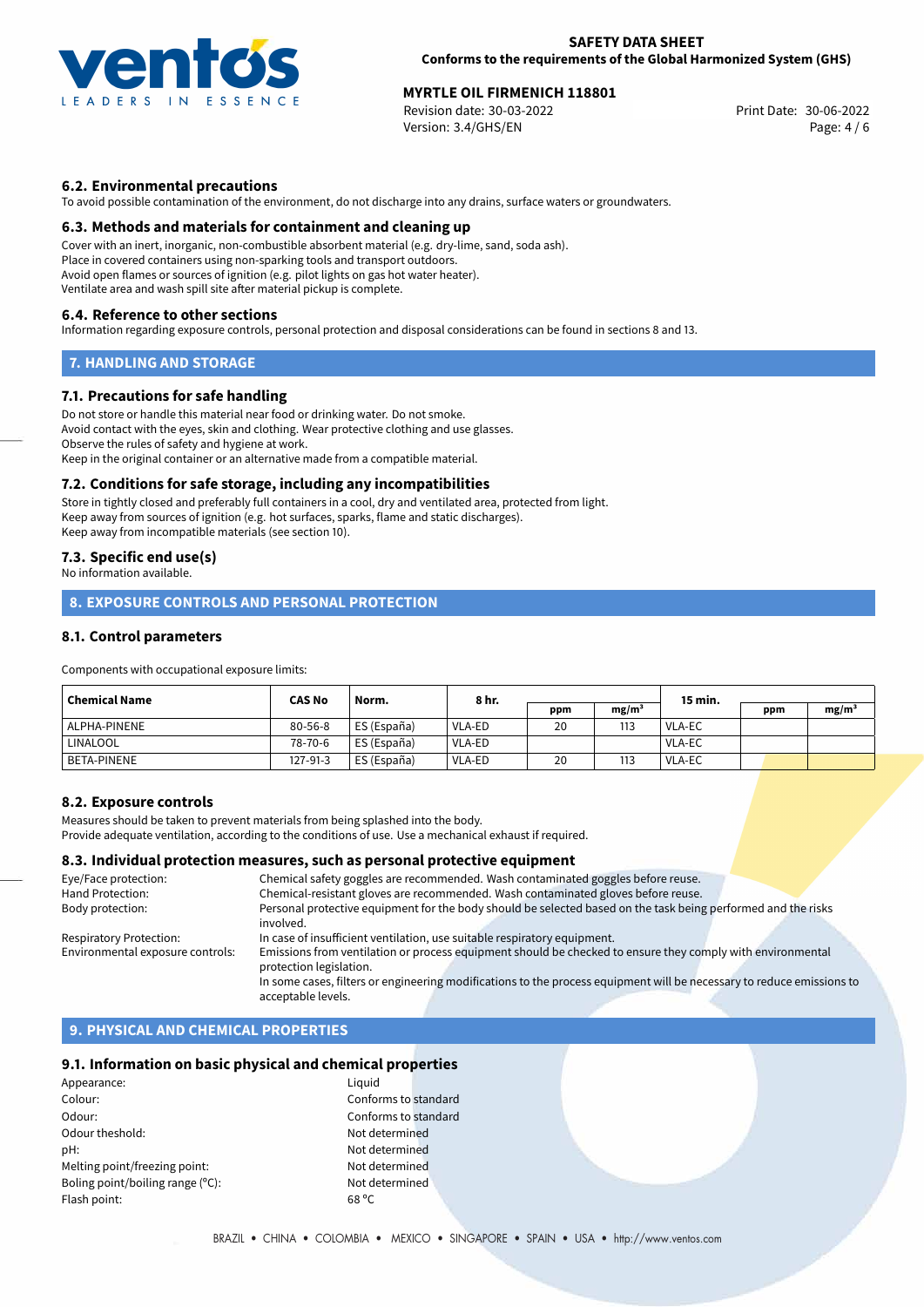

# **MYRTLE OIL FIRMENICH 118801**<br>
Revision date: 30-03-2022<br>
Print Date: 30-06-2022

Revision date: 30-03-2022 Version: 3.4/GHS/EN Page: 5 / 6

| Evaporation rate:                      |
|----------------------------------------|
| Flammability:                          |
| Lower flammability/Explosive limit:    |
| Upper flammability/Explosive limit:    |
| Vapour pressure:                       |
| Vapour Density:                        |
| Density:                               |
| Relative density:                      |
| Water solubility:                      |
| Solubility in other solvents:          |
| Partition coefficient n-octanol/water: |
| Auto-ignition temperature:             |
| Decomposition temperature:             |
| Viscosity, dynamic:                    |
| Viscosity, kinematic:                  |
| Explosive properties:                  |
| Oxidising properties:                  |

Not determined Not determined Not determined Not determined Not determined Not determined Density: 0,869*−*0,879 g/mL (20ºC) Relative density: 0,869*−*0,879 (20ºC) **INSOLUBLE IN WATER** SOLUBLE IN ETHANOL Not determined Not determined Not determined Not determined Viscosity, kinematic: Not determined Not determined NONE EXPECTED

# **10. STABILITY AND REACTIVITY**

### **10.1. Reactivity**

No hazardous reactions if stored and handled as prescribed/indicated.

### **10.2. Chemical stability**

The product is stable if stored and handled as prescribed/indicated.

### **10.3. Possibility of hazardous reactions**

No hazardous reactions if stored and handled as prescribed/indicated.

#### **10.4. Conditions to Avoid**

Conditions to Avoid: Excessive heat, flame or other ignition sources.

# **10.5. Incompatible materials**

Avoid contact with strong acids and bases and oxidizing agents.

#### **10.6. Hazardous decomposition products**

During combustion may form carbon monoxide and unidentified organic compounds.

# **11. TOXICOLOGICAL INFORMATION**

| Acute toxicity                           | Harmful if swallowed.                                                     |  |
|------------------------------------------|---------------------------------------------------------------------------|--|
| Skin corrosion/irritation                | Causes skin irritation.                                                   |  |
| Serious eye damage/irritation            | Causes serious eye irritation.                                            |  |
| <b>Respiratory or skin sensitisation</b> | May cause an allergic skin reaction.                                      |  |
| Germ cell mutagenicity                   | Based on the data available, the criteria for classification are not met. |  |
| Carcinogenicity                          | Based on the data available, the criteria for classification are not met. |  |
| Reproductive toxicity                    | Based on the data available, the criteria for classification are not met. |  |
| <b>STOT-single exposure</b>              | Based on the data available, the criteria for classification are not met. |  |
| <b>STOT-repeated exposure</b>            | Based on the data available, the criteria for classification are not met. |  |
| <b>Aspiration hazard</b>                 | May be fatal if swallowed and enters airways.                             |  |

# **12. ECOLOGICAL INFORMATION**

#### **12.1. Toxicity**

**Assessment:**

Very toxic to aquatic life with long lasting effects. **Experimental/calculated data:** No information available.

#### **12.2. Degradability**

No information available.

**12.3. Bioaccumulative potential**

No information available.